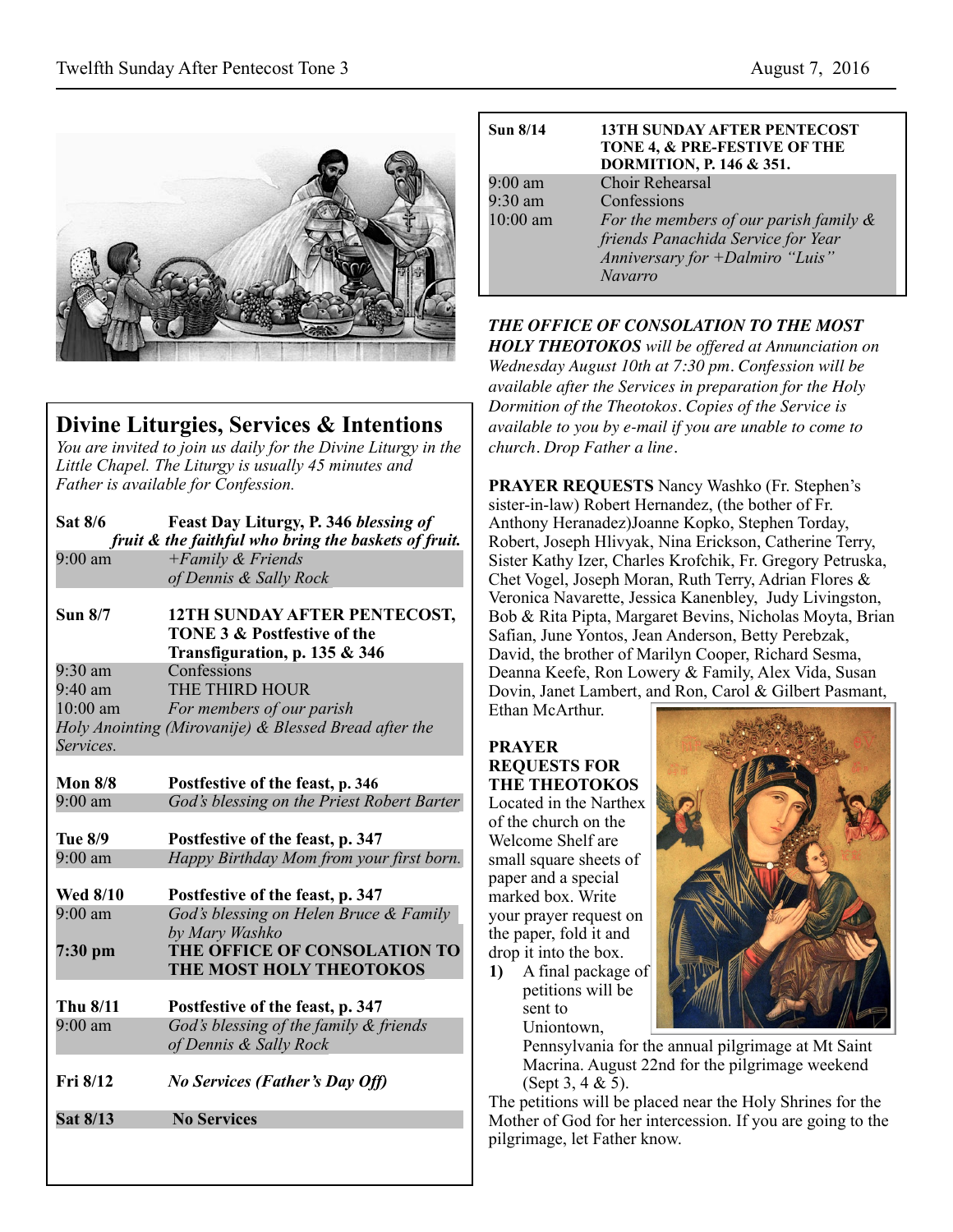### **THANK YOU NOTE FROM** Joanne Kopko,

I thank all who sent cards and prayers for a successful surgery and speedy recovery. Thank you Joanne

## **7 DAY CANDLE OFFERING**

**Eternal Light:**  *Intention for Dennis & Sally Rock*  **Icon of our Lord:**  *Special Intention for Sherill Franklin*  **Icon of the Theotokos**  *Special Intention for Sherill Franklin* 

### **READERS & REHEARSAL SCHEDULE** for more

information or would like to join the choir —contact our Cantor Robert Pipta. *TODAY* 

| TUDAY |                                 |                                                 |
|-------|---------------------------------|-------------------------------------------------|
| 8/7   | 3rd Hour                        | $9:40 \text{ am}$                               |
|       | Ron Pasmant                     | 1 Corinthians 15: 1-11                          |
| 8/14  | <b>REHEARSAL</b><br>Marc Brown  | $9:00 - 9:45$ am<br>1 Corinthians 16: 13-24     |
| 8/21  | 3rd Hour<br>Nick Olszyk         | $9:40 \text{ am}$<br>2 Corinthians 1: 21 - 2: 4 |
| 8/28  | <b>REHEARSAL</b><br>Steve Kopko | $9:00 - 9:45$ am<br>2 Corinthians 4: 6 - 15     |

## **PARISH CALENDAR AND EVENTS**

# **THE DORMATION OF THE MOTHER OF GOD**

**Holy Day of Obligation for Byzantine Catholics** 8/15 Monday Divine Liturgy……………..…….9:00am Vesper/Liturgy………………………………….7:30 pm *Blessing of Flowers after the Liturgies*

**8/19-8/21 17th Annual Pilgrimage to Our Lady of Perpetual Help Olympia, Washington [www.stgeorgeolympia.com](http://www.stgeorgeolympia.com)**. Pamphlets located on the Greeting Shelf in the Narthex of the church.

**MARK YOUR CALENDAR September 11 Sunday—Parish Picnic September 24 Saturday—Craft Fair October 15 Saturday—Casino Night**

*CRAFT FAIR —SEPTEMBER 24 please mark your calendar. If you are considering to reserve a table for the fair, remember —first come first serve. Make your reservations now. We are filling up fast.*

**HOSTS FOR COFFEE SOCIAL Thank you! AUGUST:** *Charlie Kanenbley & Bob Weil*

# **TODAY WE HONOR OUR BIRTHDAYS AND ANNIVERSARIES FOR THE MONTH OF AUGUST. Be sure**

**to join us in the Parish hall for a very special cake. Doughnuts are limited on the menu today.** 

## **SPECIAL FUND RAISER TODAY**

**• 50/50 RAFFLE Drawings on the 1st of the following month at \$5 each or \$20 for 5 tickets. See Jennifer Washicko for your tickets for our drawing.**

### **BIRTHDAYS AND ANNIVERSARIES**

**REMEMBRANCE.** We want to honor your birthday and anniversary in our parish bulletin. Kindly put your name on the calendar and note it as BD for Birthday or An for Anniversary. One Sunday of the month we will remember you in the parish hall during the Coffee Social.

#### **TITHING AND ATTENDANCE REPORT Our Stewardship July 31**

Attendance: Sun: 10:00 am 125 Souls Adult Tithes : \$3,085.10 Youth Tithes: \$4.50 Candles: \$101.00 Gift Shop: \$50.00 Comemorating St. Ann: \$2,500.00 Pledge Principle: \$90.00 Sanctuary Fund: \$50.00 50/50 Raffle: \$40.00 Thank you for your support and love for our Parish.

We accept credit, Apple Pay and debit cards by way "The Square." Your receipts are e-mailed. Let us know if it works well for you.

**THANK YOU** to the 2 gentlemen who helped clean up the water leak in the classrooms from the Air Conditioner. Time and talents—God Bless You.

**E-MAIL ANNUNCIATION BULLETIN** we will be happy to e-mail our parish bulletin each week. Just send an e-mail request to: **[annbyzcathchurch@sbcglobal.net](mailto:annbyzcathchurch@sbcglobal.net)** our Helen Melinick will put your address on our list.

**GIFT SHOP** be sure to stop by the shop and see what new treasures are available. Sue Petyo will be happy to show you after the Sunday Liturgy.